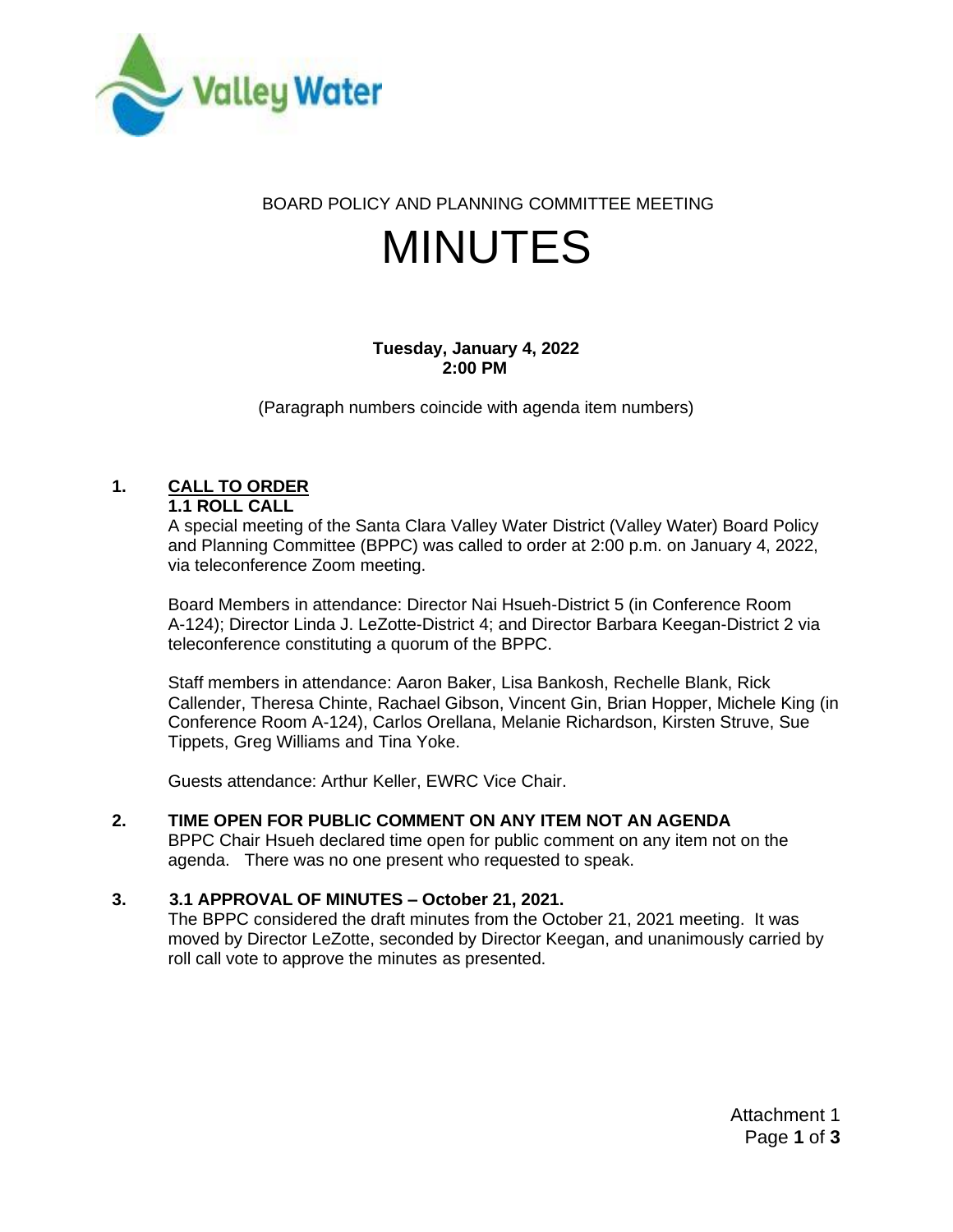#### **4. Action and Information Items**

#### **4.1 DEVELOP DRAFT FISCAL YEAR 2022-23 (FY23) BOARD WORK PLAN BASED UPON THE OUTCOME OF THE DECEMBER 8, 2021 STRATEGIC PLANNING SESSION.**

Ms. Theresa Chinte, Chief of Staff, reviewed the draft FY23 Board Work Plan information, including changes identified during the December 8, 2021 Strategic Planning Session, as outlined in Handout 4.1-A. Copies of the handout were distributed to the committee and made available to the public.

The Committee recognized the excellent work of staff on the work plan and had the following input:

Environmental Stewardship Section, Objective 2, FY23 Tactics, second bullet point – replace "service providers" with "county, cities and nonprofit organizations."

Business Management Section, Objective 2, Monitoring Section – Add the Financial Sustainability Working Group and the Environmental Creek Cleanup Committee as groups to monitor staffing strategies and homeless encampment, respectively.

Within the overall work plan, except for the Business Management Section, ensure that the categories in each section connect with the language in the Board Governance End's Policies. There is a need to eliminate confusion in language, i.e., each work plan section and each Ends Policy have objectives and the language is not consistent and may cause confusion for the public.

It was moved by Director Keegan, seconded by Director LeZotte, and unanimously carried by roll call for to submit the draft FY23 Board Work Plan, with action items and edits identified by the committee, to the full board for consideration.

#### **4.2 2022 WORK PLAN AND MEETING SCHEDULE AND 2021 ACCOMPLISHMENT REPORT**

Committee Chair Hsueh acknowledged the significant amount of work completed by the committee and staff in 2021 to revise the Board's Ends policies.

To help develop the Committee's 2022 Work Plan, Chair Hsueh requested that committee members and staff identify any policy-related items where the committee can assist with development of or revisions to that will assist staff with their day-today work in 2022.

Director Keegan suggested that the incoming 2022 Board 2Chair may want to participate on the committee or help identify items for the Committee to undertake or monitor.

Director LeZotte stated that there will be many areas from the FY23 Board Work Plan assigned to the committee to monitor and should be incorporated into the 2022 committee work plan.